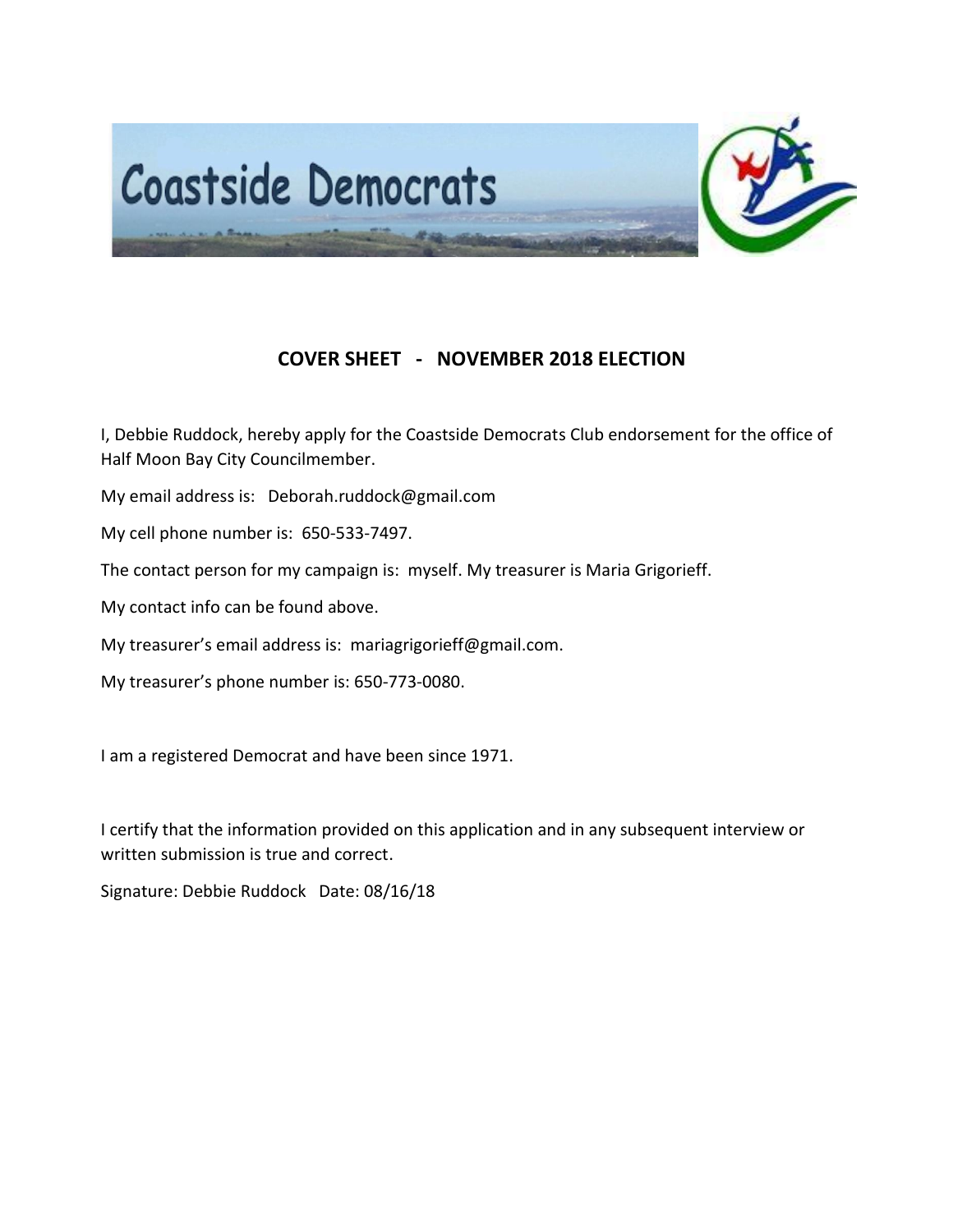## **CANDIDATE QUESTIONS – NOVEMBER 2018**

#### **1) Why are you running for this office?**

I'm running for reelection to city council to continue the council's work on several initiatives that will determine whether our town continues to be a desirable place to live. These include the City's Local Coastal Program and zoning code update (a draft of the updated LCP is expected to be available in October) and implementation of our recently completed parks and bike/pedestrian master plans. Several applications for major development projects also loom on the horizon. I have the depth and breadth of experience to assure that any new development is an asset rather than a long-term liability, preserves our community character, and protects our environment.

#### **2) What will your top priorities be if you are elected?**

One of my early priorities will be making sure we do a better job of maintaining and beautifying our public spaces and facilities, including beaches and parks, sidewalks and roadways. We need to take much more pride in our public places and neighborhoods. Top of my list are improvements to the pathway down to the beach at Poplar Park and the roadside trail from Railroad Avenue to the beach. Mac Dutra Park and our unimproved highway medians could use some greening up, and all of our parks including Carter Park and Smith Field could benefit from updates. We now have a Parks and Recreation Master Plan and potential funding from Proposition 68, the statewide parks bond approved in June that will position us for improvements. Better facilities aren't enough though. We need thorough routine maintenance and code enforcement to protect our investments: clean public restrooms, regular trash pickup where folks access the beaches, and vegetation management in public rights of way where it won't impact sensitive resources.

I think we've made great strides in engaging our Latino community. I'd like to add to that more contact with our older residents. The council has included hosting a town hall specifically to learn about their needs as part of our strategic plan update, and I want to help make this happen. I think improving their access to recreational programming and facilities like our beaches and parks are particularly important.

I know we have some important SR 1 and bike and pedestrian improvements in the works, but I think we need to pay more attention to enforcement of traffic rules and look for operational improvements that can help with traffic stress in the short term, including looking more closely at shuttle service to transit stations and large employers over the hill, carpool incentives, ride share, and school buses.

#### **3) What do you see as the major issues on the Coastside?**

Traffic congestion is getting worse. Visitors are driving the problem. Solving it will be difficult, and we likely can't solve it to everyone's satisfaction. There is solid evidence that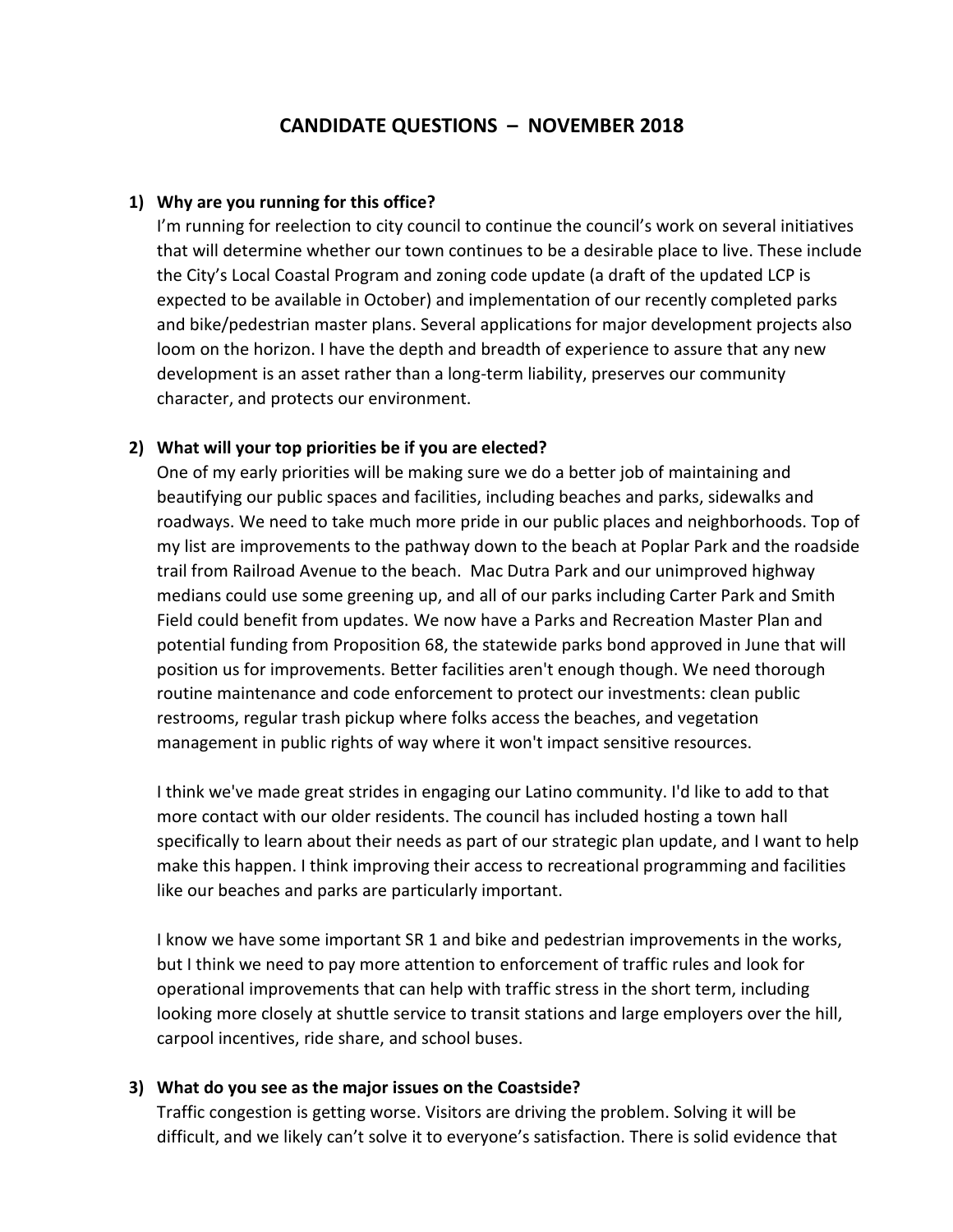we will not build our way out of the problem, as we now know that widening roads/adding road capacity only invites more cars and more congestion. At the same time, we need housing opportunities for our current residents of different income levels. Now marry these two problems with major infrastructure deficiencies. We have serious problems with our utilities, including phone service and internet. Lately we've been experiencing more frequent power outages. We are a small community, somewhat isolated, and the service providers don't prioritize investments here. Our sewer system is aging and needs serious attention. We lack local urgent medical care for the general population. All of these factors will affect the amount and location of growth we can accommodate going forward. Not to mention the sea level rise projected for our coastline. The growth conversation will be a difficult one.

# **4) How will you support the Democratic Party, Democratic Clubs and other Democrats if elected?**

I will continue to support Democratic Party values, candidates, and platforms and volunteer to support democratic candidates including this November.

**5) What have been your most significant contributions to your organization, city or district?** As a current councilmember I was part of a team getting our gorgeous new library constructed on time, under budget, and without work stoppages thanks to our labor agreements. As a result of my leadership, we now have an agreement with the Half Moon Bay History Association to open our historic jail and barn in downtown.

We've made great progress on drafting an update of our Local Coastal Program, which should be available for public comment this fall. I am proud of the advances we've made in public outreach and engagement, particularly for our Spanish-speaking community. We've established a parks and recreation department, re-established a real parks and recreation commission, and have completed a Parks and Recreation Master Plan and a Bike and Pedestrian Master Plan. We've increased the number of sheriff deputies patrolling the city and reduced response time.

Early in my political career, my leadership on growth management means HMB has in place a system to monitor and control the pace of growth. At the time, approximately 1,000 homes were waiting approval and we would have been swamped. Also as a result of my leadership, there is a free right turn lane on westbound SR 92 at Main Street which has been key to maintaining traffic flow during evening commutes.

Overall, I'm proud that our city in the last four years has become more professional, more civil, transparent and accountable, and we continue to be on a sound financial footing even as we've added staff.

### **6) How will you work with, lead, motivate and support your city or district's officers and employees?**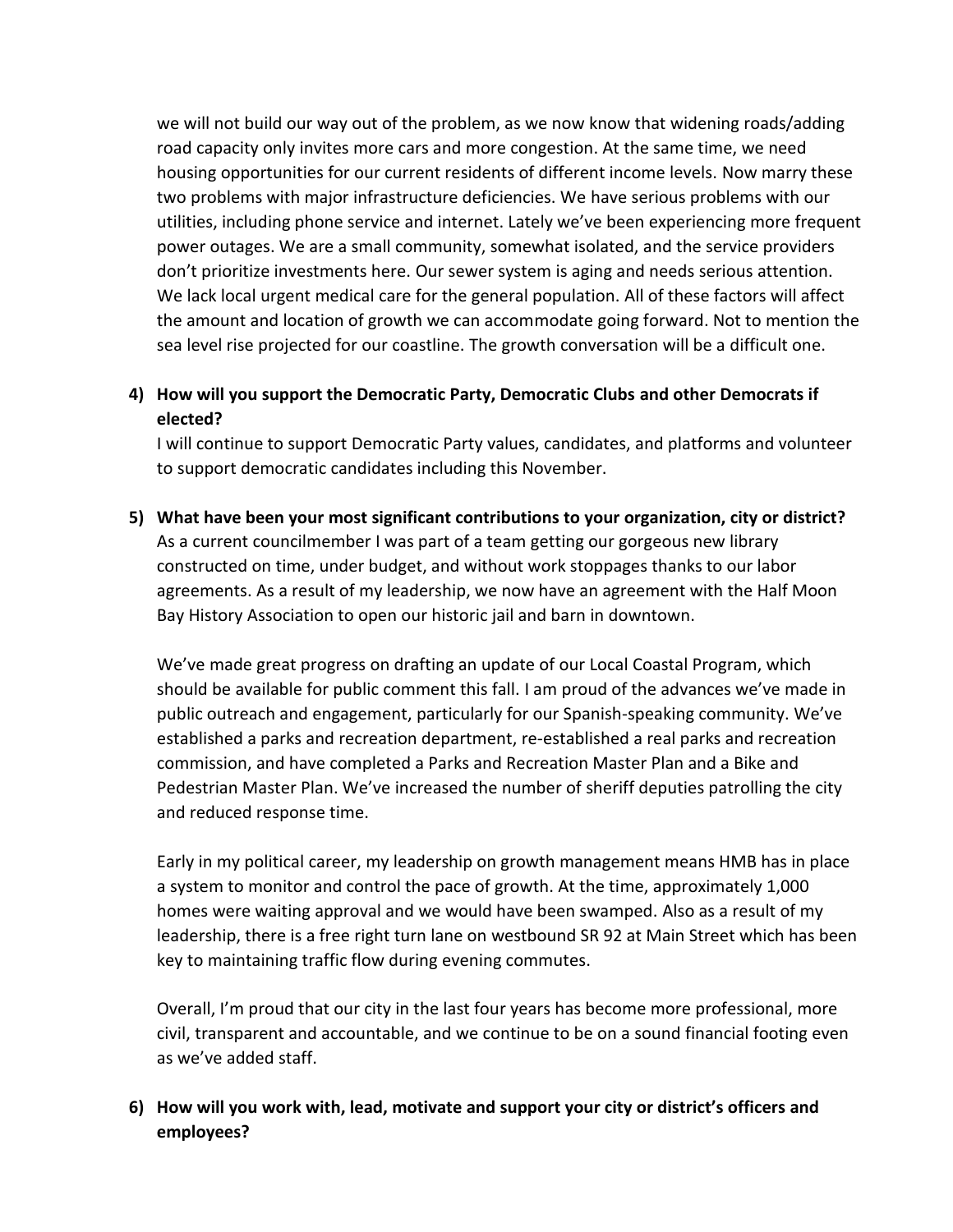I try to lead by example, modeling the behavior I expect from others. My style is collaborative and I enjoy working with teams. Key to leading and motivating staff is communicating a clear vision of where you're headed; setting realistic, achievable goals, expectations, and milestones with their input; providing constructive feedback and positive feedback when merited and rewards as appropriate. I think it's important to empower people rather than micromanaging and to provide them with the tools they need to succeed in their jobs. My experience tells me public sector employees work in government because they care about the mission, so you have to make that mission meaningful and where you can, exciting.

**7) Have you ever run for political office, served on a political committee or been identified publicly with a political organization, candidate, ballot measure or issue? If so, please provide the details of your involvement.**

Yes. If elected in November this would be my fifth term as a councilmember. I served three terms previously from 1991-2003. I am the principle author of Measures A and D, the city's growth management initiatives that are now law, and was the driver behind the 2010 initiative that changed the city's elections to even years. I also helped draft and was campaign manager for Measure G, a 1991 advisory measure for coastal bluff top protection and played an instrumental role in the referendum of the original Wavecrest project consisting of two golf courses and hundreds of homes. My participation in the measure to stop the destruction of the Main Street Bridge motivated me to make my last run for council in 2014. In the 90s I served for a time as an alternate on the county democratic committee and served as a state convention delegate for Senator Byron Sher.

**8) Is there anything in you background which, if you receive the Club's endorsement, could cause embarrassment to the club? If so, please provide the details.** No

#### **9) How can we resolve the following two major conflicting elements on the Coastside:**

- a. The need to preserve the natural coastal environment for all, including future generations, as spelled out in the CA Coastal Act passed by the voters; and
- b. The need on the Coastside for additional housing (both market rate and low-income) and the currently proposed numerous developments on the Coastside (hotels, RV parks, etc.), taking into consideration the Coastside's limited infrastructure (water, sewer, etc.) and the current traffic congestion?

This balancing act will require us to prioritize/concentrate new development in the downtown core area close to services and tightly control greenfield development, i.e. development of the patchwork of undeveloped open space scattered along the SR 1 corridor. An accessory dwelling unit program in established neighborhoods helps accomplish this. We may want as a community to invest in purchasing land in some of those areas for